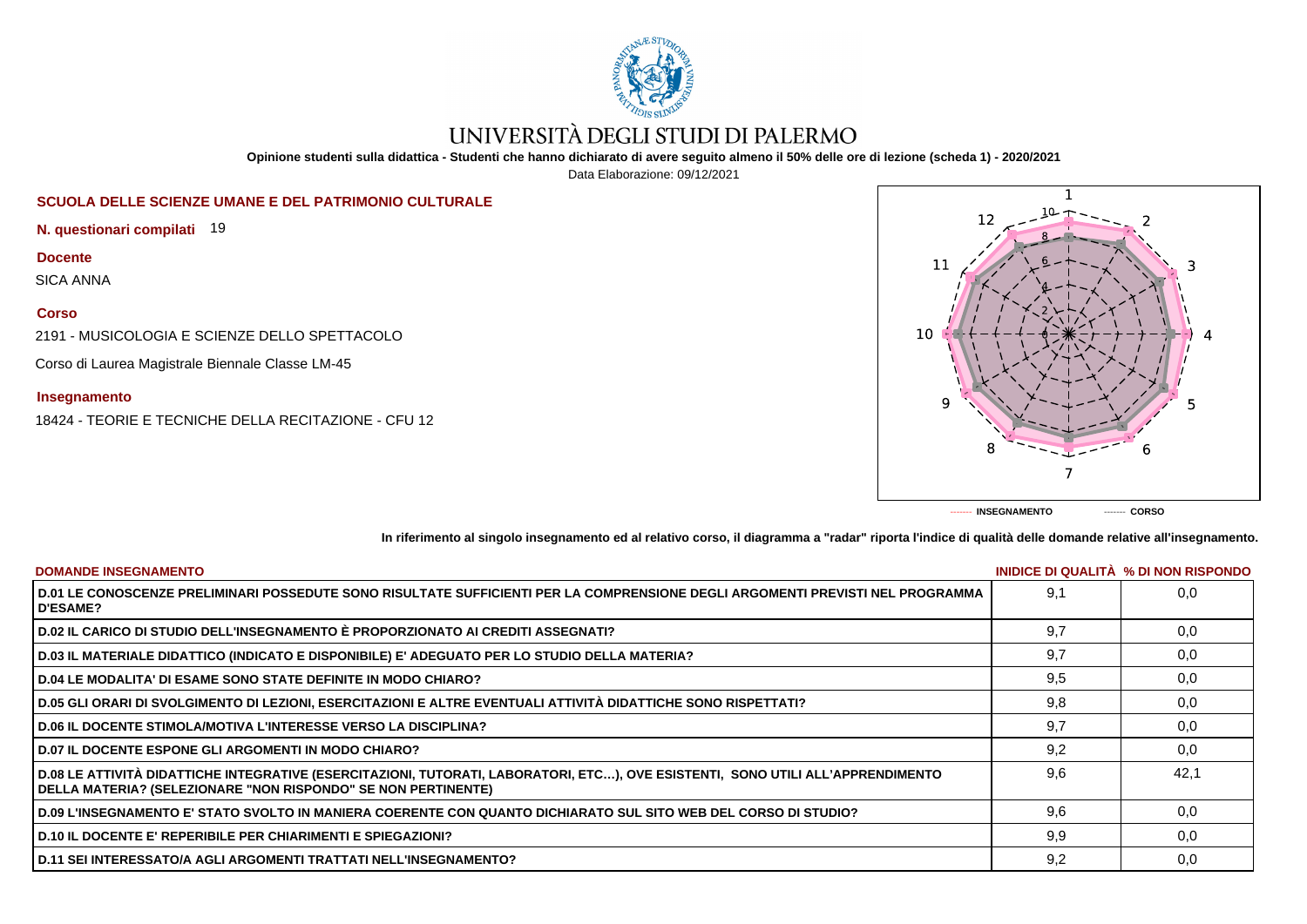**DOMANDE INSEGNAMENTO INIDICE DI QUALITÀ % DI NON RISPONDO**

**D.12 SEI COMPLESSIVAMENTE SODDISFATTO DI COME E' STATO SVOLTO QUESTO INSEGNAMENTO, ANCHE NEL CASO IN CUI QUESTO SIA STATO FRUITO CON MODALITA' A DISTANZA?**

#### **INFO STUDENTE E SUGGERIMENTI**

|                                                                                                                                                                    | 1° IN CORSO                                 |                                          | 2° IN CORSO                                | 3° IN CORSO                                                                                                       |                                                                                               | 4° IN CORSO      |                                                                           |     | 5° IN CORSO                                               |                             |                                                                                                                                                | 6° IN CORSO  |         | <b>FUORI CORSO</b>  |
|--------------------------------------------------------------------------------------------------------------------------------------------------------------------|---------------------------------------------|------------------------------------------|--------------------------------------------|-------------------------------------------------------------------------------------------------------------------|-----------------------------------------------------------------------------------------------|------------------|---------------------------------------------------------------------------|-----|-----------------------------------------------------------|-----------------------------|------------------------------------------------------------------------------------------------------------------------------------------------|--------------|---------|---------------------|
| <b>D.02 ANNO DI CORSO</b>                                                                                                                                          | 100,0                                       |                                          | 0,0                                        | 0,0                                                                                                               | 0,0                                                                                           |                  |                                                                           | 0,0 |                                                           |                             |                                                                                                                                                | 0,0          | 0,0     |                     |
|                                                                                                                                                                    | <b>LICEO</b><br><b>CLASSICO</b>             | <b>LICEO SOCIO-</b><br><b>PEDAGOGICO</b> | <b>IST. TECNICO</b><br><b>PER GEOMETRI</b> |                                                                                                                   | <b>LICEO</b><br><b>IST. TECNICO</b><br><b>SCIENTIFICO</b><br><b>COMMERCIALE PROFESSIONALE</b> |                  | IST.                                                                      |     | <b>ALTRI LICEI</b>                                        |                             | <b>IST. TECNICO</b><br><b>INDUSTRIALE</b>                                                                                                      | <b>ALTRO</b> |         |                     |
| <b>D.01 SCUOLA SECONDARIA DI</b><br><b>PROVENIENZA</b>                                                                                                             | 21,1                                        | 15,8                                     | 5,3                                        | 21,1                                                                                                              |                                                                                               | 15,8             |                                                                           |     | 0,0                                                       |                             | 10,5                                                                                                                                           |              | 0,0     | 10,5                |
|                                                                                                                                                                    | <b>IN SEDE</b>                              |                                          |                                            |                                                                                                                   | <b>FUORI SEDE PENDOLARE</b>                                                                   |                  |                                                                           |     |                                                           | <b>FUORI SEDE STANZIALE</b> |                                                                                                                                                |              |         |                     |
| <b>D.02 RESIDENZA</b>                                                                                                                                              | 47,4                                        |                                          |                                            |                                                                                                                   | 5,3                                                                                           |                  |                                                                           |     |                                                           |                             |                                                                                                                                                | 47,4         |         |                     |
|                                                                                                                                                                    | $0 - 30$                                    | $31 - 60$                                | 61-90                                      | $91 - 120$                                                                                                        |                                                                                               | 121-150          | 151-180                                                                   |     | 181-210                                                   |                             | 211-240                                                                                                                                        |              | 241-270 | 271-300             |
| <b>D.03 NUMERO TOTALE DI CREDITI</b><br><b>ACQUISITI ALLA DATA DELLA</b><br><b>RILEVAZIONE</b>                                                                     | 89,5                                        | 0,0                                      | 5,3                                        | 0,0                                                                                                               |                                                                                               | 0,0              | 0,0                                                                       |     | 5,3                                                       |                             | 0,0                                                                                                                                            |              | 0,0     | 0,0                 |
|                                                                                                                                                                    | <b>ESCLUSIVAMENTE IN</b><br><b>PRESENZA</b> |                                          |                                            | SIMULTANEAMENTE IN<br>PRESENZA O IN MODALITÀ<br><b>BLENDED (IN PARTE A</b><br><b>DISTANZA)</b>                    |                                                                                               | <b>DISTANZA.</b> | <b>ESCLUSIVAMENTE A</b><br>PREVALENTEMENTE IN<br><b>MODALITÀ SINCRONA</b> |     | <b>MODALITÀ ASINCRONA (CON</b>                            | <b>DISTANZA.</b>            | <b>ESCLUSIVAMENTE A</b><br>PREVALENTEMENTE IN<br>PUBBLICAZIONE DI LEZIONI<br><b>REGISTRATE ED EVENTUALI</b><br><b>INCONTRI CON IL DOCENTE)</b> |              |         | <b>NON RISPONDO</b> |
| <b>D.13 L'INSEGNAMENTO È STATO</b><br><b>EROGATO DAL DOCENTE</b>                                                                                                   | 0,0                                         |                                          |                                            | 0,0                                                                                                               |                                                                                               | 73,7             |                                                                           |     |                                                           | 21,1                        |                                                                                                                                                |              |         | 5,3                 |
|                                                                                                                                                                    | <b>INTERAMENTE IN PRESENZA</b>              |                                          |                                            | <b>PREVALENTEMENTE IN</b><br>PRESENZA (PER OLTRE IL 75% E PARZIALMENTE A DISTANZA<br><b>DEL MONTE ORE TOTALE)</b> |                                                                                               |                  | (CIRCA IL 50% DELLE ORE PER<br><b>CIASCUNA MODALITÀ)</b>                  |     | <b>PARZIALMENTE IN PRESENZA ESCLUSIVAMENTE A DISTANZA</b> |                             |                                                                                                                                                |              |         | <b>NON RISPONDO</b> |
| <b>D.14 IN CASO DI DIDATTICA</b><br>"BLENDED" O DI LEZIONI RESE<br><b>DISPONIBILI IN PIATTAFORMA, HAI</b><br><b>SCELTO DI FREQUENTARE</b><br><b>L'INSEGNAMENTO</b> | 0,0                                         |                                          |                                            | 15,8                                                                                                              |                                                                                               | 0,0              |                                                                           |     |                                                           | 42,1                        |                                                                                                                                                |              |         | 42,1                |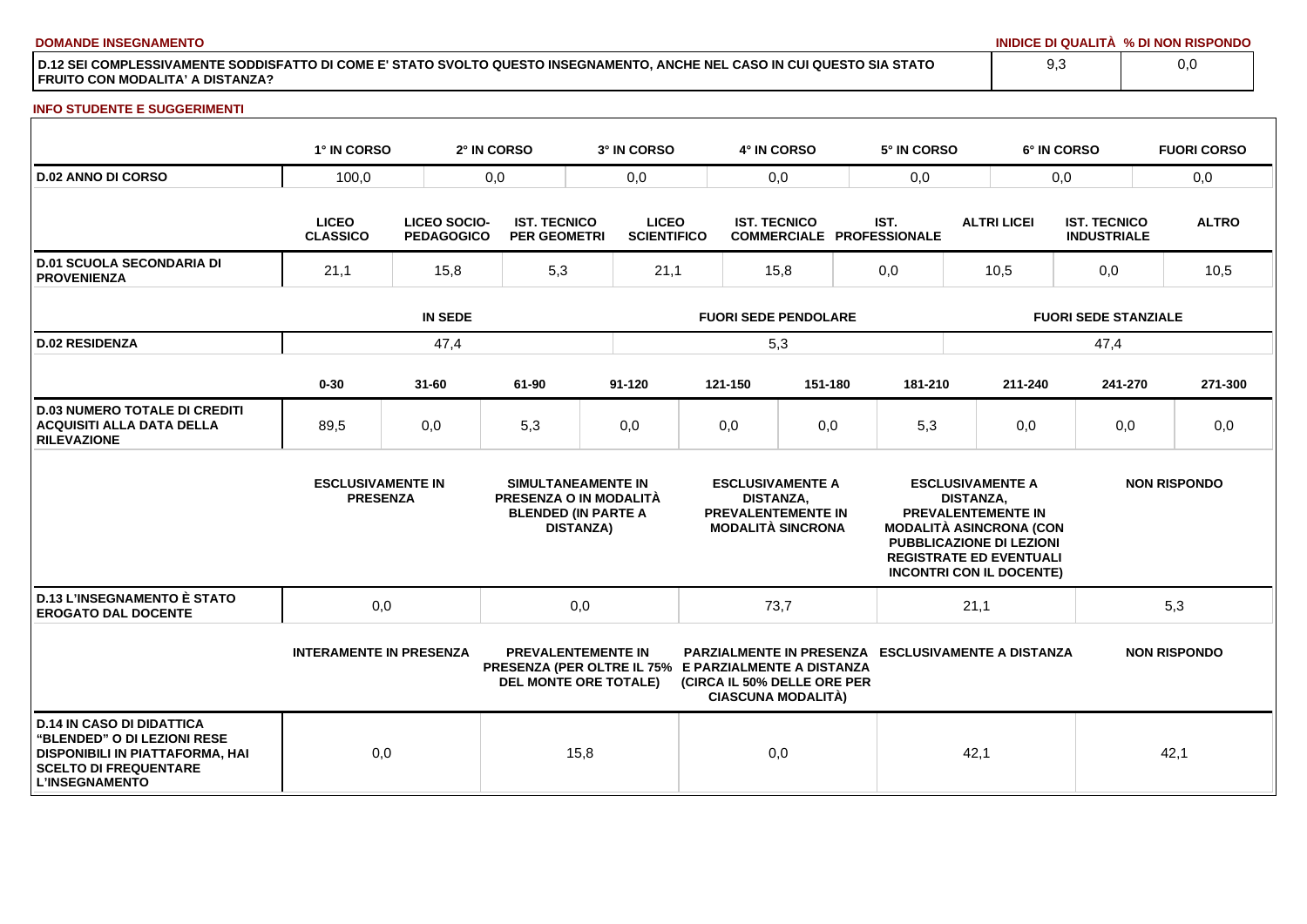|                                                                                                                                                                                                             |                                                                                                                           | SÌ               |  | <b>NO</b>                                                                                                    |                                                                               |     |                                                                  | <b>SOLO IN PARTE</b> |                |                                                                                 |      | <b>NON RISPONDO</b>                                 |                     |                               |
|-------------------------------------------------------------------------------------------------------------------------------------------------------------------------------------------------------------|---------------------------------------------------------------------------------------------------------------------------|------------------|--|--------------------------------------------------------------------------------------------------------------|-------------------------------------------------------------------------------|-----|------------------------------------------------------------------|----------------------|----------------|---------------------------------------------------------------------------------|------|-----------------------------------------------------|---------------------|-------------------------------|
| <b>D.15 INDIPENDENTEMENTE DALLA</b><br><b>MODALITÀ DI EROGAZIONE</b><br>DELL'INSEGNAMENTO, IL DOCENTE<br>HA RESO DISPONIBILI LE SUE LEZIONI<br><b>REGISTRATE SU PIATTAFORMA?</b>                            | 100,0                                                                                                                     |                  |  | 0,0                                                                                                          |                                                                               |     |                                                                  | 0,0                  |                |                                                                                 |      | 0,0                                                 |                     |                               |
|                                                                                                                                                                                                             | <b>TRAMITE</b><br><b>RICEVIMENTO SU</b><br>PIATTAFORMA,<br><b>NEGLI ORARI</b><br><b>PREDEFINITI DAL</b><br><b>DOCENTE</b> |                  |  | <b>TRAMITE</b><br><b>TRAMITE EMAIL</b><br><b>APPUNTAMENTI A</b><br><b>RICHIESTA SU</b><br><b>PIATTAFORMA</b> |                                                                               |     | <b>TRAMITE CHAT O</b><br>PER TELEFONO, SU<br><b>APPUNTAMENTO</b> |                      |                | <b>IN PRESENZA</b>                                                              |      | DURANTE LE LEZIONI DURANTE LE LEZIONI<br>A DISTANZA |                     | <b>NON RISPONDO</b>           |
| D.16 CON QUALI MODALITÀ HAI<br><b>INTERAGITO PREVALENTEMENTE CON</b><br>IL DOCENTE DURANTE LA FASE DI<br><b>SVOLGIMENTO DELL'INSEGNAMENTO?</b>                                                              | 10,5                                                                                                                      | 0,0<br>15,8      |  |                                                                                                              | 5,3                                                                           |     | 21,1                                                             | 36,8                 |                | 10,5                                                                            |      |                                                     |                     |                               |
|                                                                                                                                                                                                             | $\mathbf{1}$                                                                                                              | $\overline{2}$   |  | 3                                                                                                            | 4                                                                             | 5   |                                                                  | 6                    | $\overline{7}$ | 8                                                                               | 9    |                                                     | 10                  | <b>NON</b><br><b>RISPONDO</b> |
| D.17 IL DOCENTE TI E SEMBRATO A<br><b>SUO AGIO NELLA GESTIONE DELLA</b><br><b>DIDATTICA A DISTANZA?</b>                                                                                                     | 0,0                                                                                                                       | 0,0              |  | 0,0                                                                                                          | 0,0                                                                           | 0,0 |                                                                  | 0,0                  | 15,8<br>10,5   |                                                                                 | 10,5 |                                                     | 63,2                | 0,0                           |
|                                                                                                                                                                                                             | <b>NELLA STESSA CITTÀ SEDE</b>                                                                                            | <b>DEL CORSO</b> |  |                                                                                                              | IN UN'ALTRA CITTÀ/PAESE,<br><b>ENTRO 50 KM DALLA SEDE</b><br><b>DEL CORSO</b> |     | IN UN'ALTRA CITTÀ/PAESE, A<br>PIÙ DI 50 KM DALLA SEDE DEL        | <b>CORSO</b>         |                | IN UN ALTRO PAESE UE O<br><b>EXTRA UE</b>                                       |      |                                                     | <b>NON RISPONDO</b> |                               |
| <b>D.18 NEL PERIODO DI FREQUENZA</b><br>DELL'INSEGNAMENTO HAI ABITATO<br><b>PREVALENTEMENTE:</b>                                                                                                            |                                                                                                                           | 31,6             |  |                                                                                                              | 5,3                                                                           |     |                                                                  | 52,6                 |                | 0,0                                                                             |      | 10,5                                                |                     |                               |
|                                                                                                                                                                                                             | <b>UNO SPAZIO PRIVATO</b>                                                                                                 |                  |  | SI, HO AVUTO A DISPOSIZIONE SI, HO AVUTO A DISPOSIZIONE SI, HO AVUTO A DISPOSIZIONE                          | UNO SPAZIO CONDIVISO CON<br><b>ORARI A ROTAZIONE</b>                          |     | <b>UNO SPAZIO CONDIVISO E</b><br><b>CON SOVRAPPOSIZIONE DI</b>   | <b>ORARI</b>         |                | <b>NO, NON HO AVUTO A</b><br><b>DISPOSIZIONE UNO SPAZIO</b><br><b>SPECIFICO</b> |      | <b>NON RISPONDO</b>                                 |                     |                               |
| <b>D.19 NELL'ALLOGGIO IN CUI HAI</b><br><b>ABITATO HAI AVUTO A DISPOSIZIONE</b><br>UNO SPAZIO NEL QUALE POTERE<br>SVOLGERE EVENTUALI ATTIVITÀ DI<br>STUDIO A DISTANZA (LEZIONI,<br>COLLOQUI CON DOCENTI, )? |                                                                                                                           | 47,4             |  |                                                                                                              | 5,3                                                                           |     | 10,5                                                             |                      |                |                                                                                 | 10,5 |                                                     | 26,3                |                               |
|                                                                                                                                                                                                             |                                                                                                                           | <b>PC</b>        |  |                                                                                                              | <b>TABLET</b>                                                                 |     |                                                                  | <b>SMARTPHONE</b>    | <b>ALTRO</b>   |                                                                                 |      | <b>NON RISPONDO</b>                                 |                     |                               |
| <b>D.20 DURANTE LA FREQUENZA</b><br><b>DELL'INSEGNAMENTO QUALE</b><br>STRUMENTAZIONE HAI UTILIZZATO IN<br><b>CASA PIÙ FREQUENTEMENTE?</b>                                                                   |                                                                                                                           | 79,0             |  |                                                                                                              | 5,3                                                                           |     |                                                                  | 5,3                  |                | 5,3                                                                             |      | 5,3                                                 |                     |                               |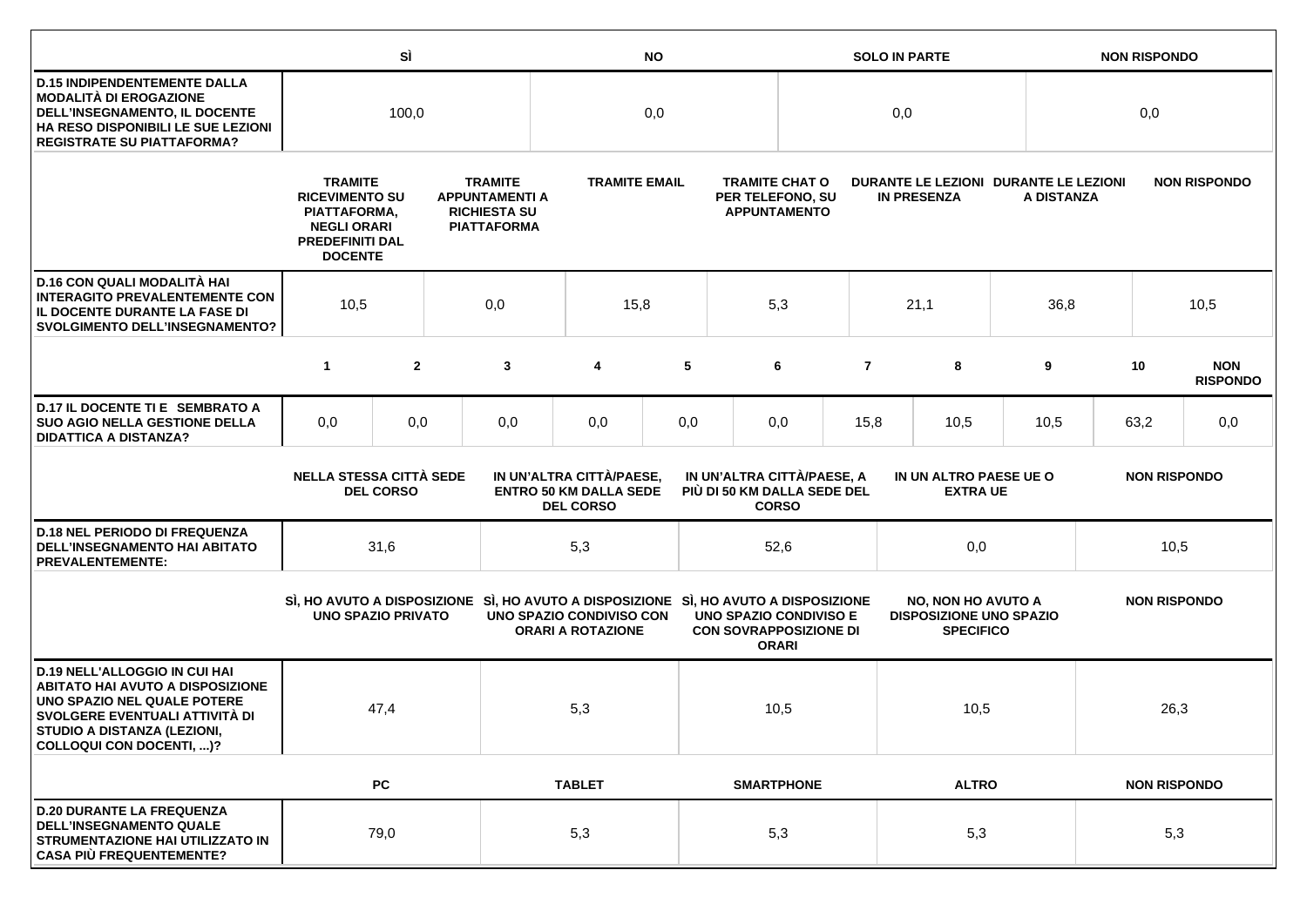|                                                                                                                                                                                                                                                                                    |             | AD USO ESCLUSIVAMENTE<br><b>PERSONALE</b> |              | AD USO CONDIVISO, CON<br><b>ORARI A ROTAZIONE</b> | AD USO CONDIVISO, CON<br>SOVRAPPOSIZIONE DI ORARI |           |                | <b>NON HO AVUTO A</b><br><b>DISPOSIZIONE IN CASA</b><br><b>ALCUNO STRUMENTO</b> |                     | <b>NON RISPONDO</b> |                     |                               |  |  |  |
|------------------------------------------------------------------------------------------------------------------------------------------------------------------------------------------------------------------------------------------------------------------------------------|-------------|-------------------------------------------|--------------|---------------------------------------------------|---------------------------------------------------|-----------|----------------|---------------------------------------------------------------------------------|---------------------|---------------------|---------------------|-------------------------------|--|--|--|
| <b>D.21 CON QUALE MODALITÀ DI</b><br>UTILIZZO HAI AVUTO A DISPOSIZIONE<br>IN CASA UN PC/TABLET?                                                                                                                                                                                    | 79,0<br>5,3 |                                           |              |                                                   | 0,0                                               |           |                |                                                                                 |                     | 5,3<br>10,5         |                     |                               |  |  |  |
|                                                                                                                                                                                                                                                                                    | $\mathbf 1$ | $\mathbf{2}$                              | $\mathbf{3}$ | $\overline{\mathbf{4}}$                           | 5                                                 | 6         | $\overline{7}$ |                                                                                 | 8                   | 9                   | 10                  | <b>NON</b><br><b>RISPONDO</b> |  |  |  |
| <b>D.22 LE APPARECCHIATURE</b><br>(COMPUTER, TABLET, TELEFONINO) E<br>LA CONNESSIONE INTERNET A TUA<br><b>DISPOSIZIONE TI HANNO PERMESSO</b><br>DI FRUIRE IN MODO SODDISFACENTE<br>(AUDIO, VIDEO, INTERATTIVITÀ) DELLE<br>ATTIVITÀ DELL'INSEGNAMENTO<br><b>EROGATE A DISTANZA?</b> | 0,0         | 0,0                                       | 0,0          | 0,0                                               | 0,0                                               | 5,3       | 21,1           |                                                                                 | 10,5                | 5,3                 | 47,4                | 10,5                          |  |  |  |
|                                                                                                                                                                                                                                                                                    |             | SI                                        |              |                                                   |                                                   | <b>NO</b> |                |                                                                                 |                     |                     | <b>NON RISPONDO</b> |                               |  |  |  |
| <b>D.23 SUGGERISCI DI ALLEGGERIRE IL</b><br><b>CARICO DIDATTICO COMPLESSIVO</b>                                                                                                                                                                                                    |             | 15,8<br>79,0                              |              |                                                   |                                                   |           |                |                                                                                 | 5,3                 |                     |                     |                               |  |  |  |
|                                                                                                                                                                                                                                                                                    |             | SI<br><b>NO</b>                           |              |                                                   |                                                   |           |                |                                                                                 | <b>NON RISPONDO</b> |                     |                     |                               |  |  |  |
| <b>D.24 SUGGERISCI DI AUMENTARE</b><br>L'ATTIVITA' DI SUPPORTO DIDATTICO                                                                                                                                                                                                           |             | 31,6<br>57,9                              |              |                                                   |                                                   |           |                |                                                                                 | 10,5                |                     |                     |                               |  |  |  |
|                                                                                                                                                                                                                                                                                    |             | SI                                        |              |                                                   | <b>NO</b><br><b>NON RISPONDO</b>                  |           |                |                                                                                 |                     |                     |                     |                               |  |  |  |
| <b>D.25 SUGGERISCI DI FORNIRE PIU'</b><br><b>CONOSCENZE DI BASE</b>                                                                                                                                                                                                                |             | 47,4                                      |              |                                                   | 47,4                                              |           |                |                                                                                 |                     | 5,3                 |                     |                               |  |  |  |
|                                                                                                                                                                                                                                                                                    |             | SI                                        |              |                                                   | <b>NO</b>                                         |           |                |                                                                                 |                     |                     | <b>NON RISPONDO</b> |                               |  |  |  |
| <b>D.26 SUGGERISCI DI ELIMINARE DAL</b><br>PROGRAMMA ARGOMENTI GIA'<br><b>TRATTATI IN ALTRI INSEGNAMENTI</b>                                                                                                                                                                       |             | 5,3                                       |              | 84,2                                              |                                                   |           |                |                                                                                 |                     | 10,5                |                     |                               |  |  |  |
|                                                                                                                                                                                                                                                                                    |             | SI                                        |              |                                                   |                                                   | <b>NO</b> |                |                                                                                 |                     |                     | <b>NON RISPONDO</b> |                               |  |  |  |
| <b>D.27 SUGGERISCI DI MIGLIORARE IL</b><br><b>COORDINAMENTO CON ALTRI</b><br><b>INSEGNAMENTI</b>                                                                                                                                                                                   |             | 26,3                                      |              |                                                   | 57,9                                              |           |                |                                                                                 | 15,8                |                     |                     |                               |  |  |  |
|                                                                                                                                                                                                                                                                                    |             | SI                                        |              |                                                   |                                                   | <b>NO</b> |                |                                                                                 |                     |                     | <b>NON RISPONDO</b> |                               |  |  |  |
| <b>D.28 SUGGERISCI DI MIGLIORARE LA</b><br>QUALITA' DEL MATERIALE DIDATTICO                                                                                                                                                                                                        |             | 21,1                                      |              |                                                   | 68,4                                              |           |                |                                                                                 |                     | 10,5                |                     |                               |  |  |  |